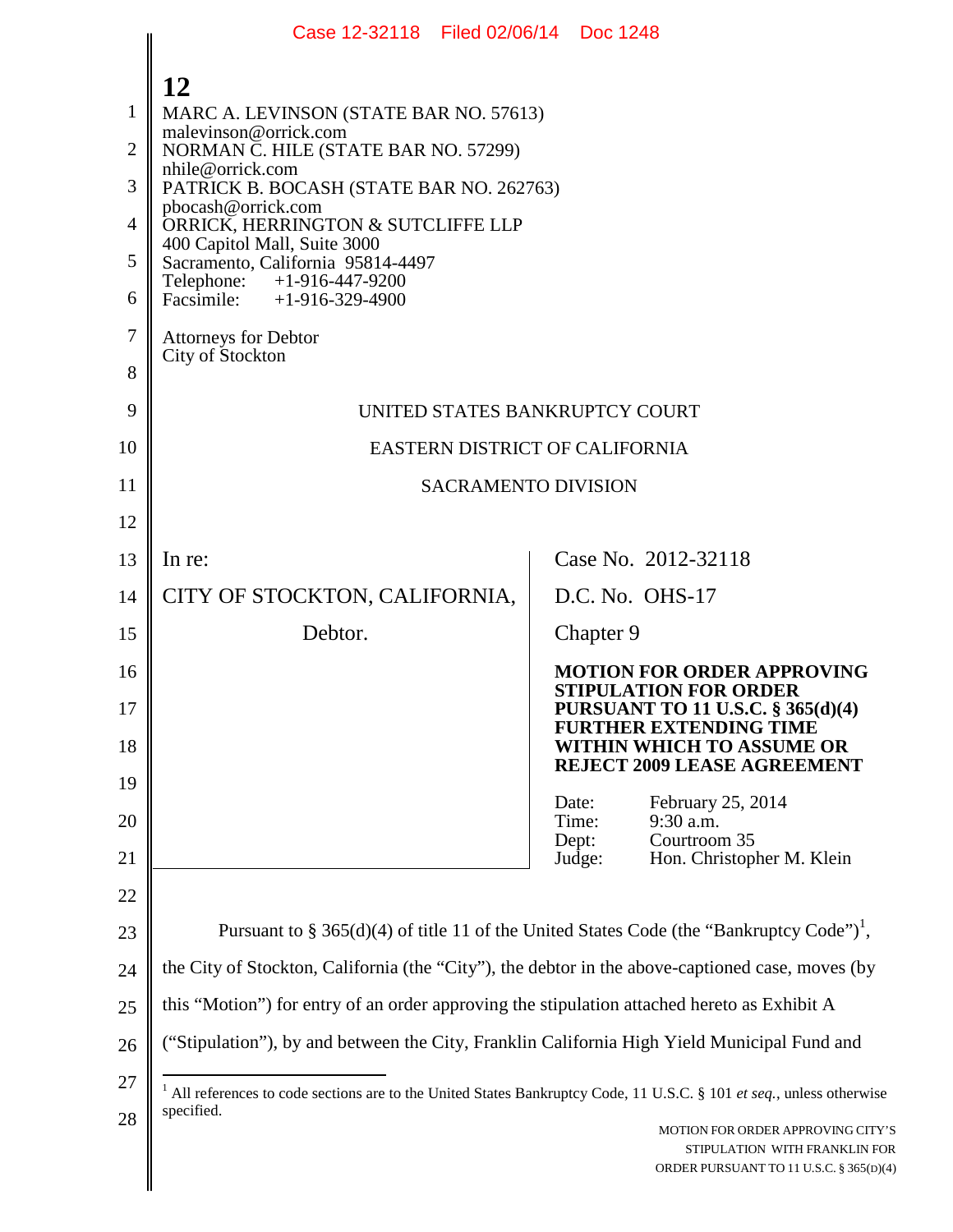| $\mathbf{1}$   | Franklin High Yield Tax-Free Income Fund (collectively "Franklin Advisers, Inc." or "Franklin")            |
|----------------|------------------------------------------------------------------------------------------------------------|
| $\overline{2}$ | and Wells Fargo Bank National Association ("Wells Fargo") as Indenture Trustee (the City,                  |
| 3              | Franklin and Wells Fargo are herein collectively, the "Stipulating Parties"), the parties in interest      |
| $\overline{4}$ | to a lease/leaseback transaction, extending by 125 days the time under $\S 365(d)(4)(B)(ii)$ within        |
| 5              | which the City must assume or reject an unexpired lease agreement relating to nonresidential real          |
| 6              | property.                                                                                                  |
| 7              | <b>JURISDICTION AND VENUE</b>                                                                              |
| 8              | The Court has jurisdiction over this motion and the relief requested pursuant to 28 U.S.C.                 |
| 9              | §§ 157 and 1334, and this matter is a core proceeding pursuant to 28 U.S.C. § 157. Venue for the           |
| 10             | motion is proper in this Court pursuant to 28 U.S.C. §§ 1408 and 1409.                                     |
| 11             | <b>BACKGROUND</b>                                                                                          |
| 12             | The opinion regarding the City's eligibility for chapter 9 relief demonstrates that the Court              |
| 13             | is intimately familiar with the complex facts of the City's bankruptcy case. See In re City of             |
| 14             | Stockton, Cal., 493 B.R. 772 (Bankr. E.D. Cal. 2013). Accordingly, the City has omitted the                |
| 15             | customary background description of the events leading to and following the City's petition for            |
| 16             | relief and instead focuses this Motion on the background relevant to the City's unexpired leases           |
| 17             | of nonresidential real property.                                                                           |
| 18             | Prior to filing its petition for relief on June 28, 2012, the City had entered into six                    |
| 19             | transactions involving leases/leaseback financings to fund various public capital improvements.            |
| 20             | In each transaction, the City entered into a number of lease agreements relating to nonresidential         |
| 21             | real property that requires the City to pay rent for the use and occupancy of the subject real             |
| 22             | property. <sup>2</sup> One such agreement, which relates to Franklin, is described in the following chart, |
| 23             | although it should be noted that unlike all other such transactions involving the City, the Franklin       |
| 24             | agreement is not covered by bond insurance; all such bonds are owned by Franklin.                          |
| 25             | //                                                                                                         |
| 26             |                                                                                                            |

27 28 <sup>2</sup> Although described as lease transactions in the relevant documents, it could be argued that certain of these transactions should be classified as secured loan transactions. Such transactions are included in this motion only in an abundance of caution in the event that such transactions are classified as true leases. As set forth herein, the Stipulating Parties reserve all rights with respect to these issues.

MOTION FOR ORDER APPROVING CITY'S STIPULATION WITH FRANKLIN FOR ORDER PURSUANT TO 11 U.S.C. § 365(D)(4)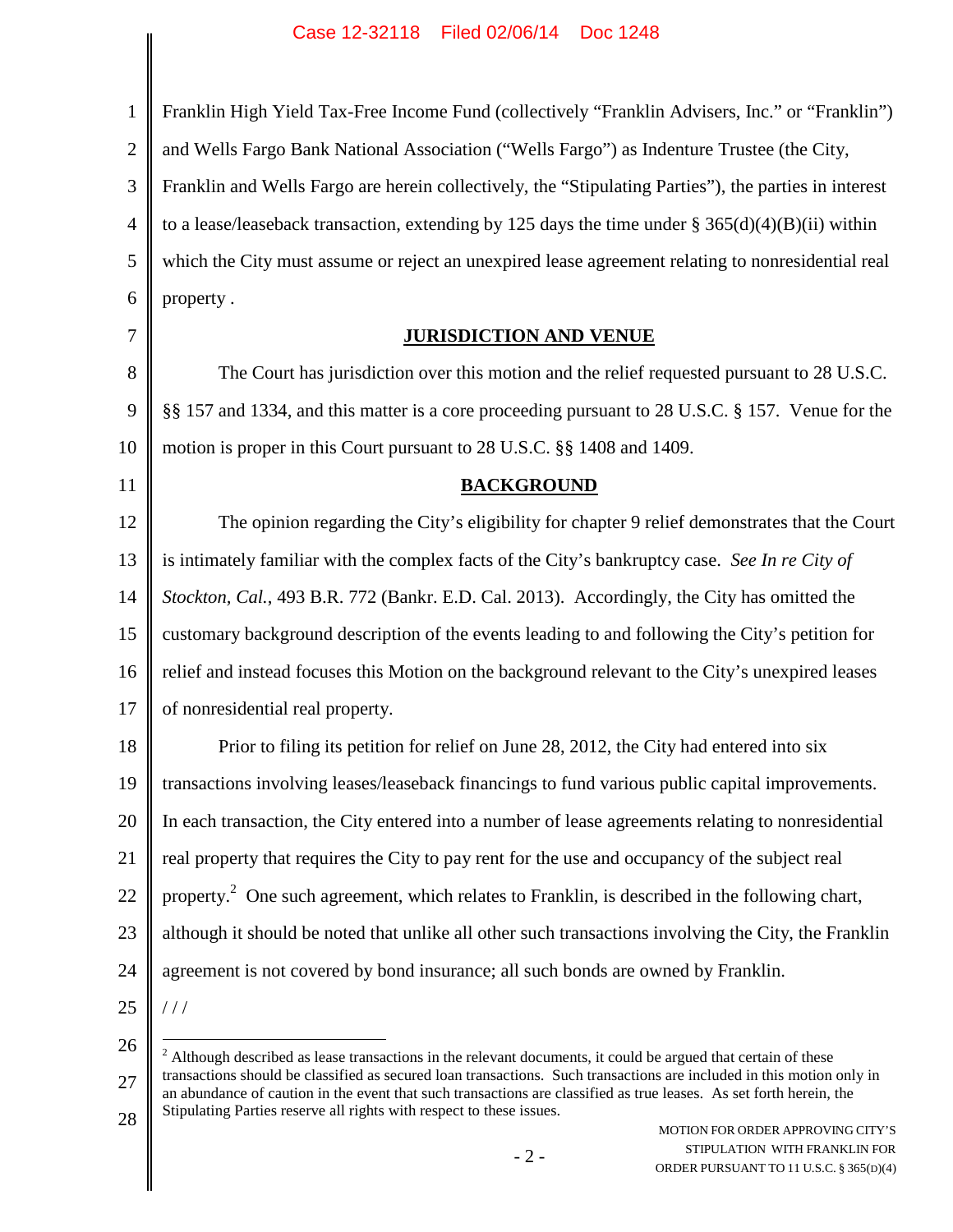|                                    | <b>Lease Agreement</b>                                                                                                                                                                                                                                                                                                     | <b>Real Party or Parties</b><br>in Interest | <b>Indenture Trustee</b> |
|------------------------------------|----------------------------------------------------------------------------------------------------------------------------------------------------------------------------------------------------------------------------------------------------------------------------------------------------------------------------|---------------------------------------------|--------------------------|
| $\overline{2}$<br>3<br>4<br>5<br>6 | Lease Agreement, dated as of September 1, 2009,<br>by and between the Stockton Public Financing<br>Authority (the "Authority"), as lessor, and the City,<br>as lessee, relating to Stockton Public Financing<br>Authority Lease Revenue Bonds, 2009 Series A<br>(Capital Improvement Projects) ("2009 Lease<br>Agreement") | Franklin                                    | Wells Fargo              |

7 8 9 10 11 12 13 14 15 16 17 18 19 20 21 22 23 24 While each of the City's various lease agreements<sup>3</sup> differs from the others in some respects, the various financings and their leases share the same fundamental structure: To accomplish each transaction, the City leased nonresidential real property to either the Authority or to the Redevelopment Agency of the City of Stockton (the "Agency") (each a "PFA"), and the PFA subleased the property back to the City. The PFA then assigned its right to receive rental payments (along with certain other rights relevant to the enforcement of remedies) under the applicable lease agreement to a trustee. Finally, the PFA issued bonds, or the trustee issued certificates of participation ("COPs"), and transferred the proceeds to the City for expenditure on capital improvements. Payment of the principal of and interest on the bonds and COPs is made through the applicable trustee, pursuant to, inter alia, the terms of the related indenture or trust agreement, from the proceeds of rental payments received from the City pursuant to the terms of the applicable lease agreement and related assignment.<sup>4</sup> Pursuant to § 365(d)(4)(A), which is incorporated into chapter 9 cases by § 901(a), the City was initially required to decide whether to assume or reject its unexpired leases of nonresidential property within 120 days of the entry of the order for relief. The Court's entry of its order for relief on April 1, 2013 [Dkt. No. 843] triggered the 120-day period, giving the City until July 30, 2013, to assume or reject its unexpired leases of nonresidential real property.

<sup>26</sup>  $3$  Copies of the relevant documents were attached as exhibits to the Declaration Of Vanessa Burke In Support Of City Of Stockton's Motion For Order Pursuant To 11 U.S.C. § 365(d)(4) Extending Time Within Which The City Must Assume Or Reject Unexpired Leases Of Nonresidential Real Property [Dkt. Nos. 984-87].

<sup>27</sup> 28 <sup>4</sup> The descriptions of the transaction structure are included in this Motion for summary purposes only. In the event of any inconsistency between such descriptions and the relevant underlying documents, the underlying documents shall control.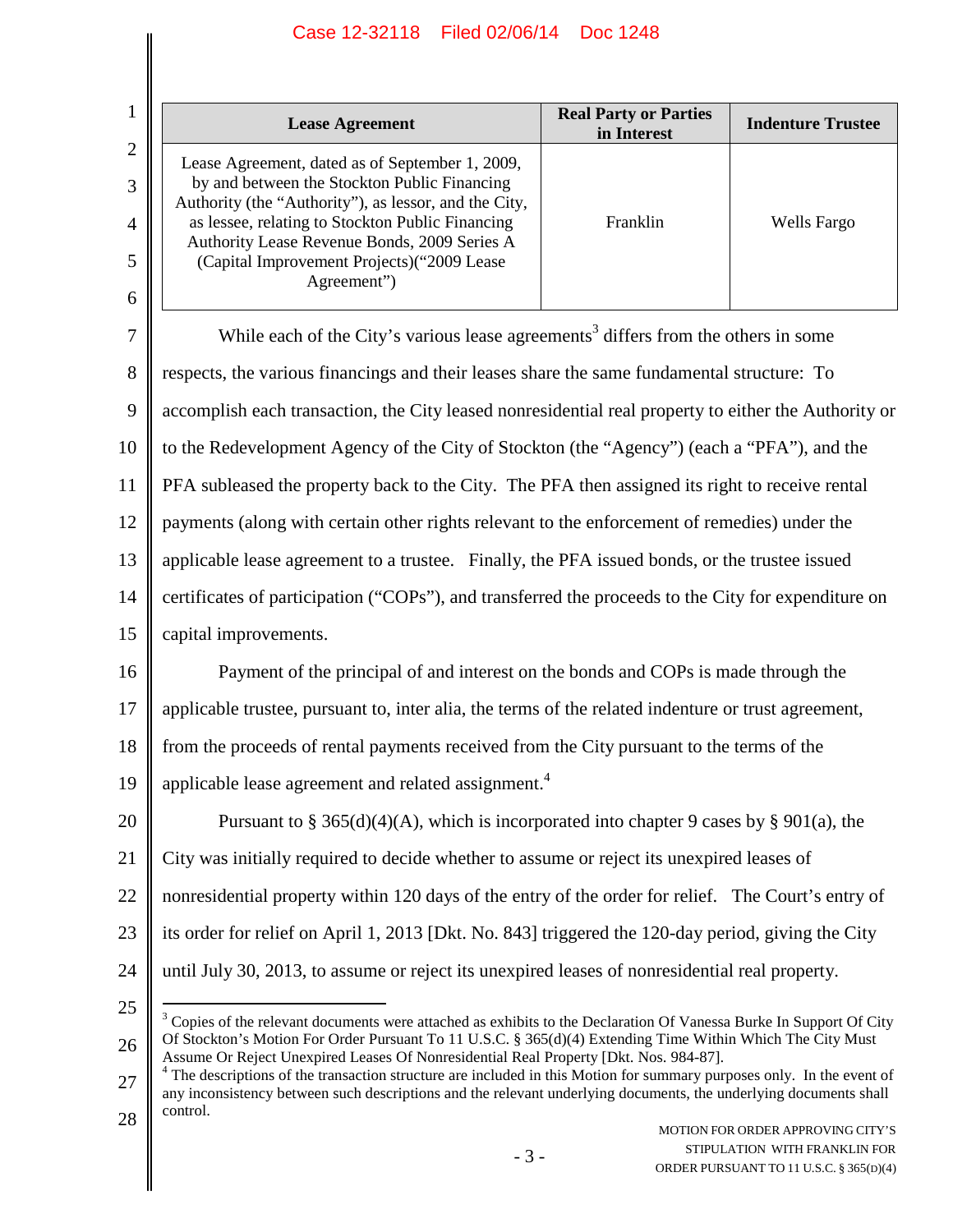| $\mathbf{1}$   | Section $365(d)(4)(B)$ allows bankruptcy courts to extend the initial 120-day period, in the first                     |
|----------------|------------------------------------------------------------------------------------------------------------------------|
| $\overline{2}$ | instance upon a motion for cause brought by the debtor to extend the deadline by 90 days, and in                       |
| 3              | all subsequent instances upon the prior written consent of the respective lessors.                                     |
| $\overline{4}$ | On July 5, 2013, the City moved, by its Revised And Amended Motion For Order                                           |
| 5              | Pursuant To 11 U.S.C. § 365(d)(4) Extending Time Within Which The City Must Assume Or                                  |
| 6              | Reject Unexpired Leases Of Nonresidential Real Property [Dkt. No. 993] ("For Cause Extension                           |
| $\tau$         | Motion") for a 90-day extension under § 365(d)(4)(B)(i). Neither Franklin nor any other party in                       |
| 8              | interest opposed such motion. On July 24, 2013, the Court granted the For Cause Extension                              |
| 9              | Motion, establishing a new deadline of October 28, 2013 for the City to assume or reject its leases                    |
| 10             | of nonresidential real property. See Order Pursuant To 11U.S.C. § 365(d)(4) Extending The Time                         |
| 11             | Within Which The City Must Assume Or Reject Unexpired Leases Of Nonresidential Real                                    |
| 12             | Property [Dkt. No. 1033] ("For Cause Extension Order"). All subsequent extensions of this                              |
| 13             | deadline could be made only upon the prior written consent of the individual lessors. See                              |
| 14             | § $365(d)(4)(B)(ii)$ .                                                                                                 |
| 15             | On October 14, 2013, the City moved, by its Motion For Order Approving Stipulation For                                 |
| 16             | Order Pursuant To 11 U.S.C. § 365(d)(4) Further Extending Time Within Which To Assume Or                               |
| 17             | Reject 2009 Lease Agreement [Dkt. No. 1146] ("First Stipulated Extension Motion"), for a 120-                          |
| 18             | day extension under § 365(d)(4)(B)(ii). On October 16, 2013, upon prior written consent of                             |
| 19             | Franklin and Wells Fargo, the Court granted the First Stipulated Extension Motion, establishing a                      |
| 20             | new deadline of February 25, 2014 for the City to assume or reject the 2009 Lease Agreement.                           |
| 21             | See Order Approving Stipulation For Order Pursuant To 11 U.S.C. § 365(d)(4) Further Extending                          |
| 22             | Time Within Which To Assume Or Reject 2009 Lease Agreement [Dkt. No. 1155] ("First                                     |
| 23             | Stipulated Extension Order").                                                                                          |
| 24             | <b>RELIEF REQUESTED AND BASIS THEREFORE</b>                                                                            |
| 25             | By this Motion, the City seeks an order pursuant to $\S 365(d)(4)(B)(ii)$ approving the                                |
| 26             | attached Stipulation to extend the time within which the City must assume or reject the 2009                           |
| 27             | //                                                                                                                     |
| 28             | MOTION FOR ORDER APPROVING CITY'S<br>STIPULATION WITH FRANKLIN FOR<br>$-4-$<br>ORDER PURSUANT TO 11 U.S.C. § 365(D)(4) |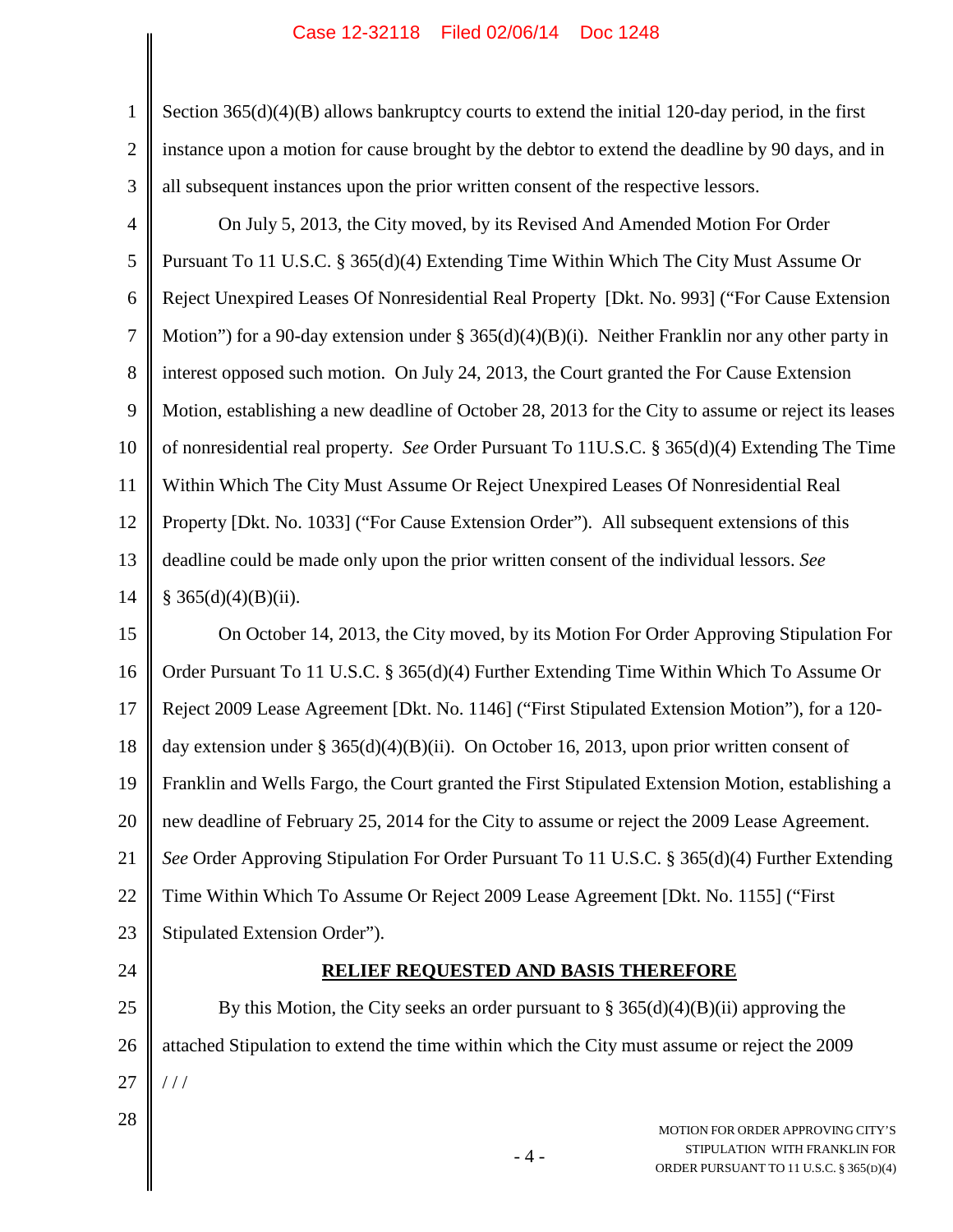Lease Agreement by 125 days, from February 25, 2014, through and including June 30, 2014 (i.e., the last day of the City's fiscal year).

3 4 5 6 7 On November 15, 2013, the City filed the First Amended Plan For The Adjustment Of Debts Of City Of Stockton, California [Dkt. No. 1204] (the "Plan"). In the Plan, the City takes the position that the 2009 Lease Agreement is a "lease" within the meaning of § 365, and seeks to reject it. Plan at 44. The Plan also contemplates that any claim for rejection of the 2009 Lease Agreement is subject to the damage limitation provisions of § 502(b)(6). *Id*. at 13.

8 9 10 11 12 13 14 15 Franklin disputes such characterization and proposed treatment, maintaining that the 2009 Lease Agreement is, in economic substance, a financing instead of an unexpired lease of nonresidential real property within the meaning of §§ 365 or 502(b)(6). On October 14, 2013, Wells Fargo and Franklin commenced an adversary proceeding against the City by filing a Complaint for Declaratory Relief in the Bankruptcy Court. [Dkt. No. 1181, commencing Adversary Case 13-2315] (the "Complaint" commencing the "Adversary Proceeding"). The Complaint seeks, among other things, a declaration regarding the true nature of the 2009 Lease Agreement.

16 17 18 19 The Stipulating Parties agree that in light of the status of this case, including the commencement of the Adversary Proceeding and the filing of the Plan by the City, a further extension of the time for the City to assume or reject the 2009 Lease Agreement is both appropriate and in the best interest of all interested parties.

20

1

2

### **COMPLETE RESERVATION OF RIGHTS**

21 22 23 24 25 26 27 This Motion requests no relief other than the extension of time for the City to assume or reject the 2009 Lease Agreement. Each of the Stipulating Parties reserves all rights, defenses and arguments other than those solely with respect to the extension of the time within which the City must assume or reject such agreement. The rights reserved by the Stipulating Parties include, but are not limited to, any issues raised in the Adversary Proceeding (except any issues relating to the extension described in the Stipulation), and all rights, defenses and arguments as to whether the 2009 Lease Agreement constitutes a "lease" within the contemplation of § 365. Moreover, none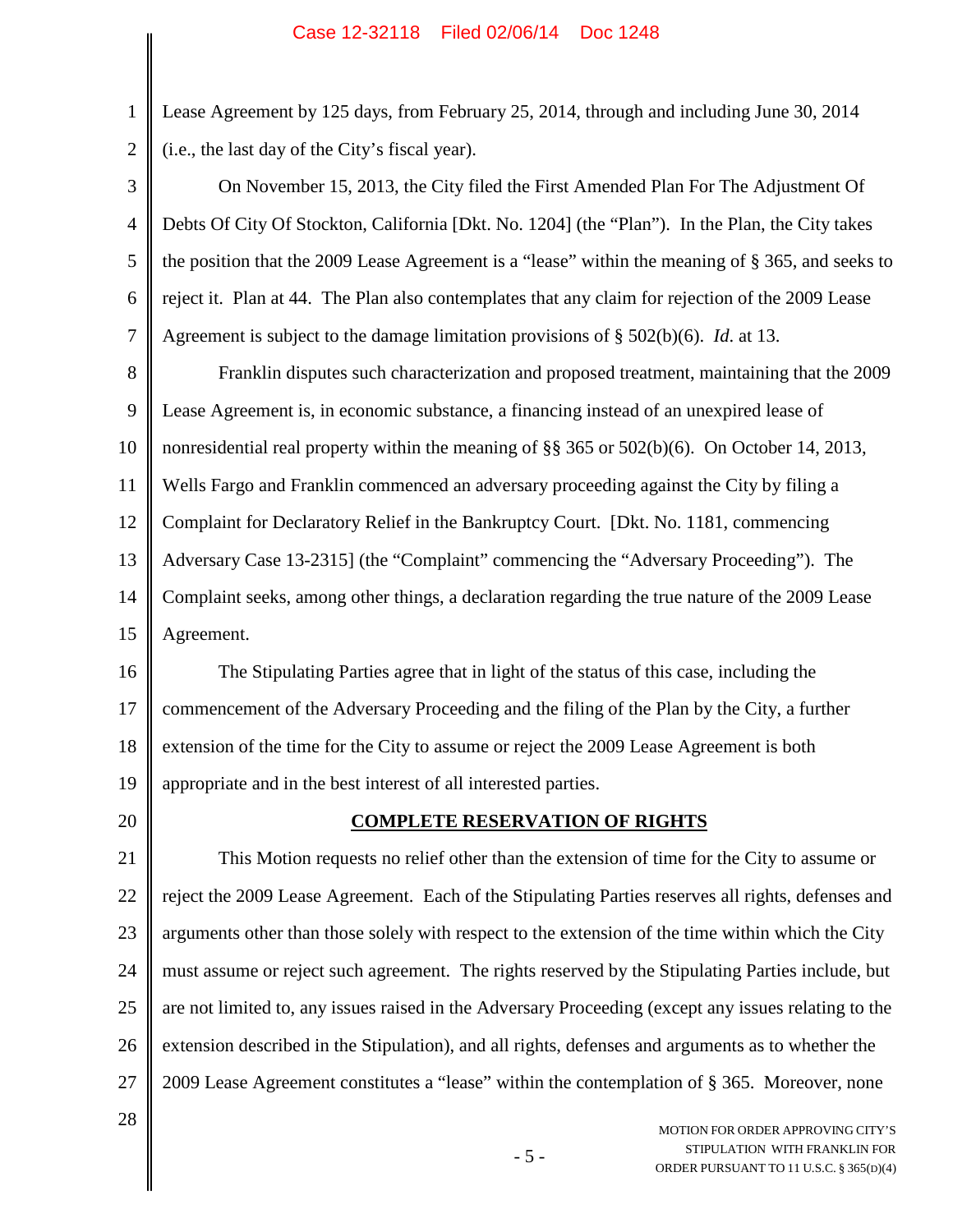| $\mathbf{1}$   | of the Stipulating Parties in interest waives any rights, defenses and arguments by virtue of any |                                                                                              |  |
|----------------|---------------------------------------------------------------------------------------------------|----------------------------------------------------------------------------------------------|--|
| $\overline{2}$ | failure to seek payment under the 2009 Lease Agreement during the periods prior to the            |                                                                                              |  |
| 3              |                                                                                                   | assumption or rejection of the 2009 Lease Agreement, and there shall be no implication drawn |  |
| 4              | from or prejudice resulting from any party's failure to seek such payment.                        |                                                                                              |  |
| 5              | <b>CONCLUSION</b>                                                                                 |                                                                                              |  |
| 6              | For the foregoing reasons, the City requests that the Court enter an order approving the          |                                                                                              |  |
| 7              | attached stipulation to extend the time within which the City must assume or reject the 2009      |                                                                                              |  |
| 8              | Lease Agreement by 125 days, through and including June 30, 2014, and granting such other and     |                                                                                              |  |
| 9              | further relief as the Court deems proper.                                                         |                                                                                              |  |
| 10             | Dated: February 6, 2013                                                                           | <b>MARC A. LEVINSON</b>                                                                      |  |
| 11             |                                                                                                   | <b>NORMAN C. HILE</b><br>PATRICK B. BOCASH                                                   |  |
| 12             |                                                                                                   | Orrick, Herrington & Sutcliffe LLP                                                           |  |
| 13             |                                                                                                   |                                                                                              |  |
| 14             |                                                                                                   | /s/ Marc A. Levinson<br>By: $\qquad \qquad$<br><b>MARC A. LEVINSON</b>                       |  |
| 15             |                                                                                                   | Attorneys for Debtor<br>City of Stockton                                                     |  |
| 16             |                                                                                                   |                                                                                              |  |
| 17             |                                                                                                   |                                                                                              |  |
| 18             |                                                                                                   |                                                                                              |  |
| 19             |                                                                                                   |                                                                                              |  |
| 20             |                                                                                                   |                                                                                              |  |
| 21             |                                                                                                   |                                                                                              |  |
| 22             |                                                                                                   |                                                                                              |  |
| 23             |                                                                                                   |                                                                                              |  |
| 24             |                                                                                                   |                                                                                              |  |
| 25             |                                                                                                   |                                                                                              |  |
| 26             |                                                                                                   |                                                                                              |  |
| 27             |                                                                                                   |                                                                                              |  |
| 28             |                                                                                                   | MOTION FOR ORDER APPROVING CITY'S                                                            |  |
|                | $-6-$<br>OHSUSA:756364231.2                                                                       | STIPULATION WITH FRANKLIN FOR<br>ORDER PURSUANT TO 11 U.S.C. § 365(D)(4)                     |  |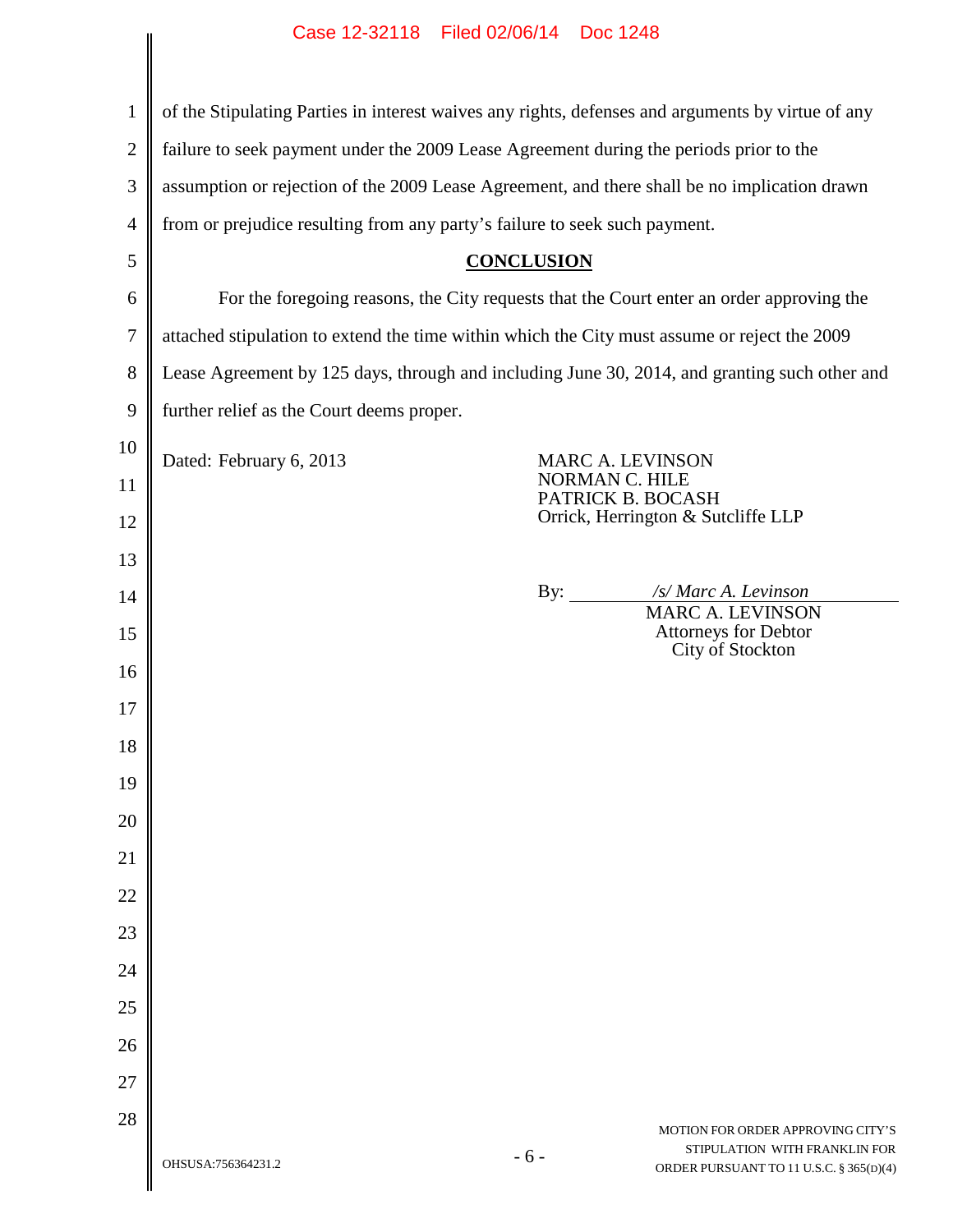# **Exhibit A**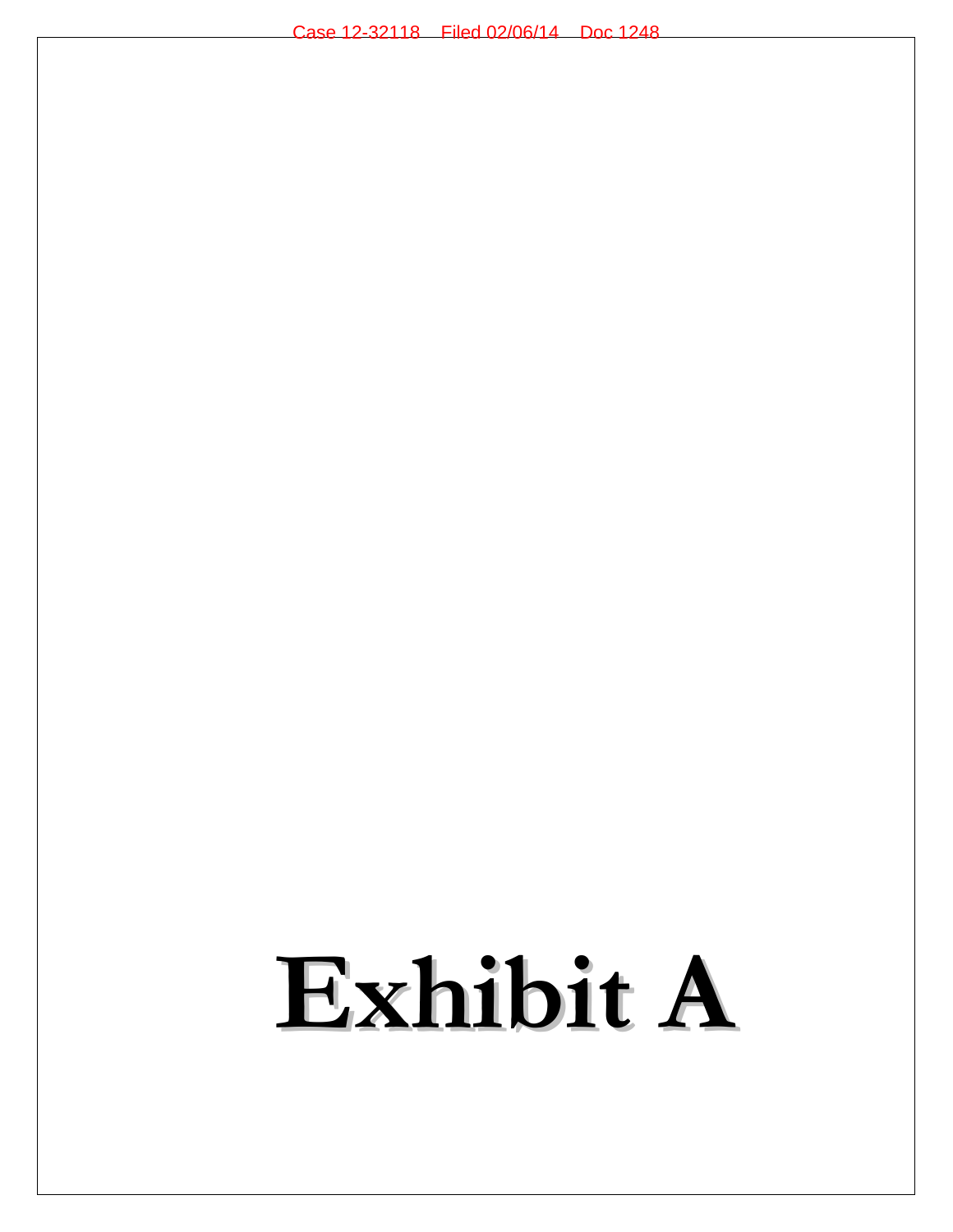|                                         | Case 12-32118 Filed 02/06/14 Doc 1248                                                                                                                                                                                                                                                                                                                                        |                                                                                                                                 |
|-----------------------------------------|------------------------------------------------------------------------------------------------------------------------------------------------------------------------------------------------------------------------------------------------------------------------------------------------------------------------------------------------------------------------------|---------------------------------------------------------------------------------------------------------------------------------|
| 1<br>2<br>3<br>$\overline{4}$<br>5<br>6 | 5<br>MARC A. LEVINSON (STATE BAR NO. 57613)<br>malevinson@orrick.com<br>NORMAN C. HILE (STATE BAR NO. 57299)<br>nhile@orrick.com<br>PATRICK B. BOCASH (STATE BAR NO. 262763)<br>pbocash@orrick.com<br>ORRICK, HERRINGTON & SUTCLIFFE LLP<br>400 Capitol Mall, Suite 3000<br>Sacramento, California 95814-4497<br>Telephone:<br>+1-916-447-9200<br>Facsimile: +1-916-329-4900 |                                                                                                                                 |
| $\overline{7}$<br>8                     | <b>Attorneys for Debtor</b><br>City of Stockton                                                                                                                                                                                                                                                                                                                              |                                                                                                                                 |
| 9                                       | UNITED STATES BANKRUPTCY COURT                                                                                                                                                                                                                                                                                                                                               |                                                                                                                                 |
| 10                                      | <b>EASTERN DISTRICT OF CALIFORNIA</b>                                                                                                                                                                                                                                                                                                                                        |                                                                                                                                 |
| 11                                      | <b>SACRAMENTO DIVISION</b>                                                                                                                                                                                                                                                                                                                                                   |                                                                                                                                 |
| 12                                      |                                                                                                                                                                                                                                                                                                                                                                              |                                                                                                                                 |
| 13                                      | In re:                                                                                                                                                                                                                                                                                                                                                                       | Case No. 2012-32118                                                                                                             |
| 14                                      | CITY OF STOCKTON, CALIFORNIA,                                                                                                                                                                                                                                                                                                                                                | D.C. No. OHS-17                                                                                                                 |
| 15                                      | Debtor.                                                                                                                                                                                                                                                                                                                                                                      | Chapter 9                                                                                                                       |
| 16<br>$17\,$                            |                                                                                                                                                                                                                                                                                                                                                                              | <b>STIPULATION FOR ORDER</b><br>PURSUANT TO 11 U.S.C. § 365(d)(4)<br><b>FURTHER EXTENDING TIME</b><br>WITHIN WHICH TO ASSUME OR |
| 18                                      |                                                                                                                                                                                                                                                                                                                                                                              | <b>REJECT 2009 LEASE AGREEMENT</b>                                                                                              |
| 19                                      |                                                                                                                                                                                                                                                                                                                                                                              | February 25, 2014<br>Date:<br>9:30 a.m.<br>Time:                                                                                |
| 20                                      |                                                                                                                                                                                                                                                                                                                                                                              | Courtroom 35<br>Dept:<br>Hon. Christopher M. Klein<br>Judge:                                                                    |
| 21                                      |                                                                                                                                                                                                                                                                                                                                                                              |                                                                                                                                 |
| 22                                      |                                                                                                                                                                                                                                                                                                                                                                              |                                                                                                                                 |
| 23                                      |                                                                                                                                                                                                                                                                                                                                                                              | The City of Stockton, California (the "City"), the debtor in the above-captioned chapter 9                                      |
| 24                                      | bankruptcy case, Franklin California High Yield Municipal Fund and Franklin High Yield Tax-<br>Free Income Fund (collectively "Franklin"), and Wells Fargo Bank National Association ("Wells                                                                                                                                                                                 |                                                                                                                                 |
| 25                                      |                                                                                                                                                                                                                                                                                                                                                                              |                                                                                                                                 |
| 26                                      | Fargo") as Indenture Trustee with respect to the Stockton Public Financing Authority Lease                                                                                                                                                                                                                                                                                   |                                                                                                                                 |
| 27                                      | Revenue Bonds, 2009 Series A (Capital Improvement Projects) (collectively, the "Stipulating                                                                                                                                                                                                                                                                                  |                                                                                                                                 |
| 28                                      | Parties"), by and through their respective attorneys of record, seek an order approving the                                                                                                                                                                                                                                                                                  | STIPULATION FOR ORDER FURTHER EXTENDING<br>TIME WITHIN WHICH TO ASSUME OR REJECT<br>2009 LEASE AGREEMENT                        |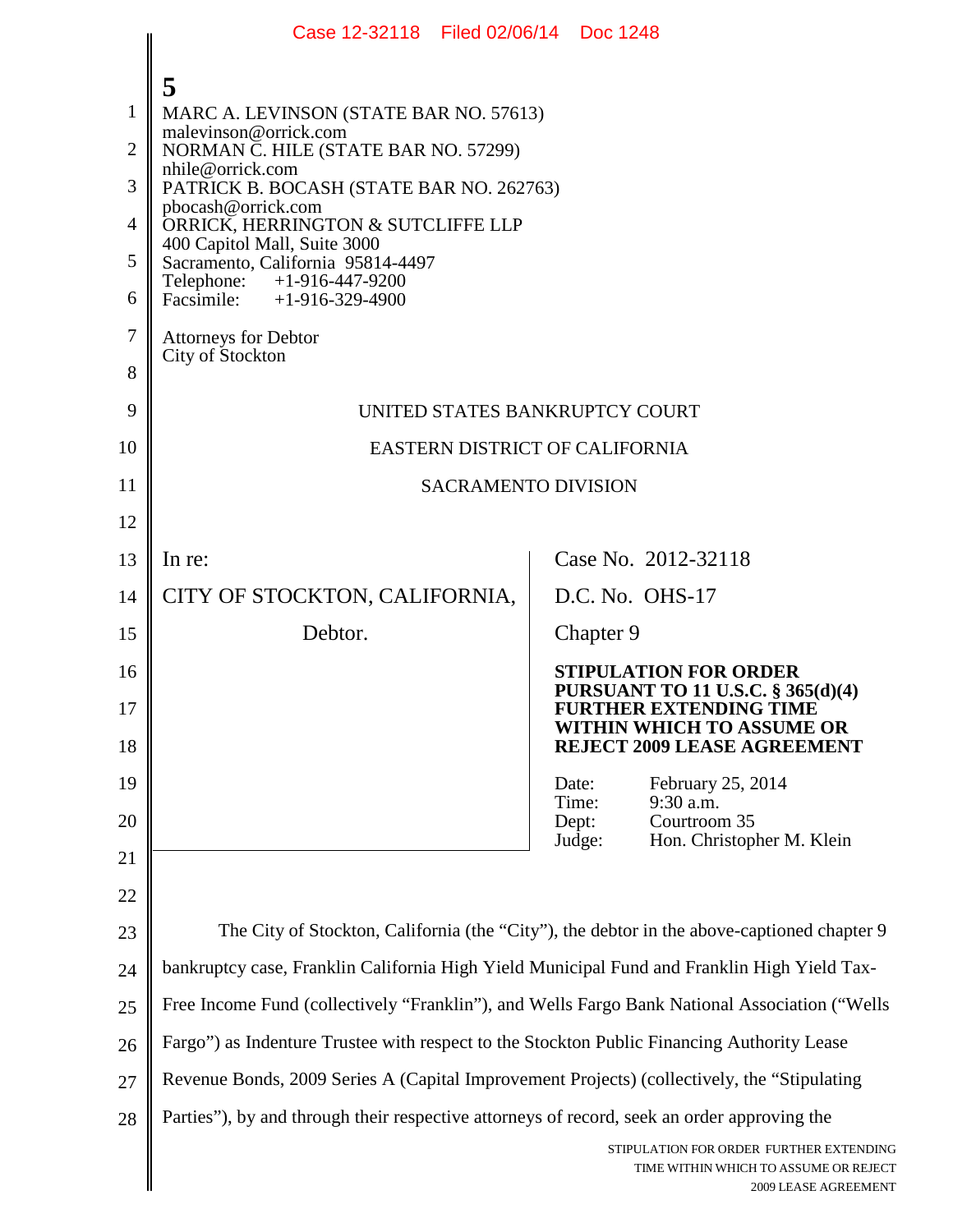1 2 3 4 5 6 7 8 9 10 11 12 13 14 15 16 17 18 19 20 21 22 23 24 25 26 27 28 following stipulation (this "Stipulation") extending the time under Bankruptcy Code § 365(d)(4)(B)(ii) within which the City must assume or reject the 2009 Lease Agreement (as defined below). **RECITALS A. The City's Lease/Leaseback Financings** Prior to filing its petition for relief on June 28, 2012, the City had entered into six transactions involving leases/leaseback financings to fund various public capital improvements. In each transaction, the City entered into a number of agreements, entitled lease agreements, relating to nonresidential real property. The agreement that relates to Franklin is described in the following chart: **Agreement Real Party or Parties**<br> **Real Party or Parties Indenture Trustee** Lease Agreement, dated as of September 1, 2009, by and between the Stockton Public Financing Authority, as lessor, and the City, as lessee, relating to Stockton Public Financing Authority Lease Revenue Bonds, 2009 Series A (Capital Improvement Projects) (the "2009 Lease Agreement") Franklin Wells Fargo **B. Prior Extensions Of The Deadline To Assume Or Reject** Pursuant to Bankruptcy Code  $\S 365(d)(4)(A)$ , which is incorporated into chapter 9 cases by Bankruptcy Code § 901(a), the City was initially required to decide whether to assume or reject its alleged unexpired leases of nonresidential property within 120 days of the entry of the order for relief. The Court's entry of its order for relief on April 1, 2013 [Dkt. No. 843] triggered the 120-day period, giving the City until July 30, 2013, to assume or reject its alleged unexpired leases of nonresidential real property. Bankruptcy Code § 365(d)(4)(B) allows the Court to extend the period during which the City may assume or reject such agreements, in the first instance upon a motion for cause brought by the City to extend the deadline by 90 days, and in all subsequent instances upon the prior written consent of the respective lessors.

 $-2-$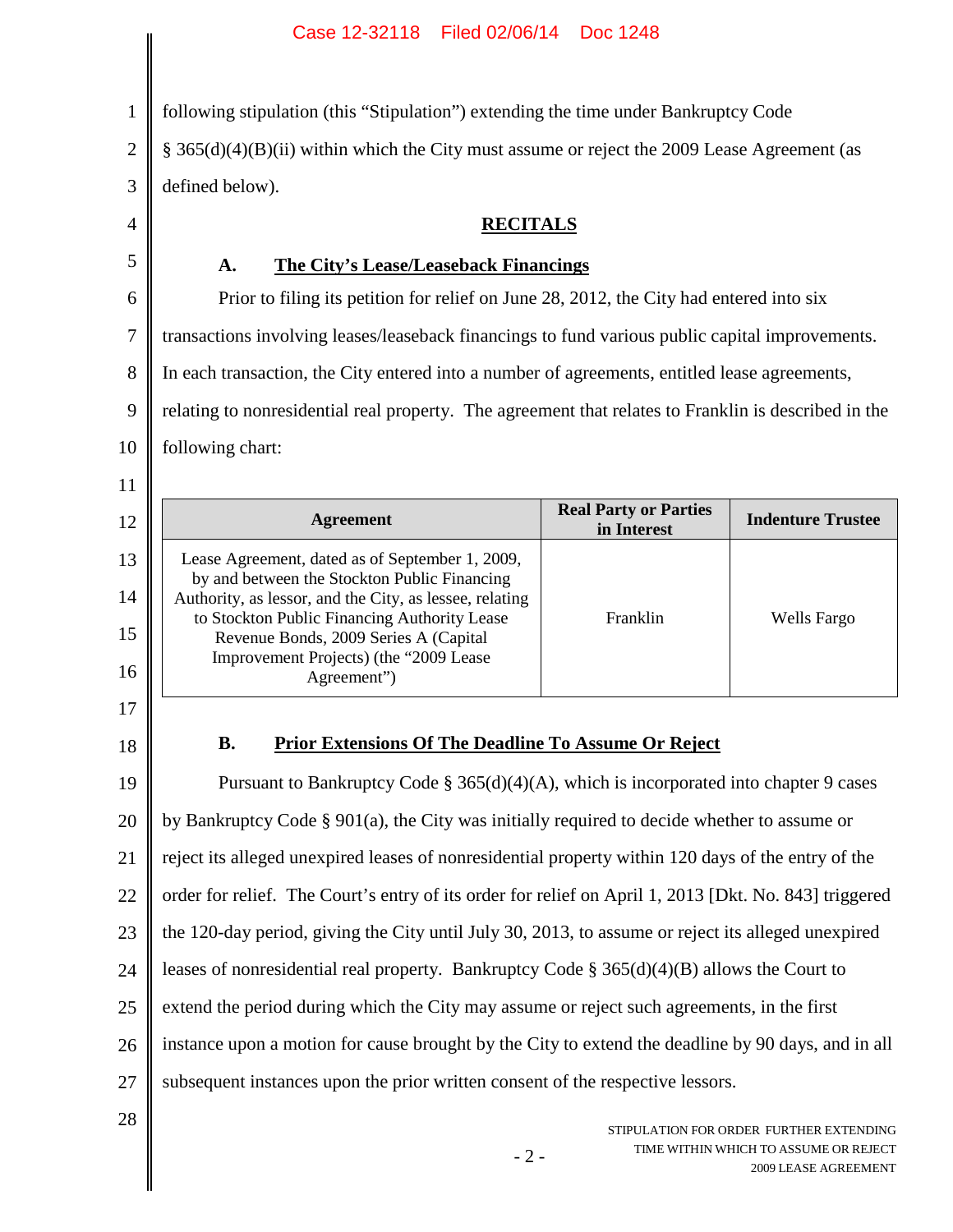| $\mathbf{1}$   | On July 5, 2013, the City moved, by its Revised And Amended Motion For Order                                      |
|----------------|-------------------------------------------------------------------------------------------------------------------|
| $\overline{2}$ | Pursuant To 11 U.S.C. § 365(d)(4) Extending Time Within Which The City Must Assume Or                             |
| 3              | Reject Unexpired Leases Of Nonresidential Real Property [Dkt. No. 993] ("For Cause Extension                      |
| $\overline{4}$ | Motion") for a 90-day extension under § 365(d)(4)(B)(i). On July 24, 2013, the Court granted the                  |
| 5              | For Cause Extension Motion, establishing a new deadline of October 28, 2013 for the City to                       |
| 6              | assume or reject its leases of nonresidential real property. See Order Pursuant To 11 U.S.C.                      |
| $\tau$         | § 365(d)(4) Extending The Time Within Which The City Must Assume Or Reject Unexpired                              |
| 8              | Leases Of Nonresidential Real Property [Dkt. No. 1033] ("For Cause Extension Order"). All                         |
| 9              | subsequent extensions of this deadline could be made only upon the prior written consent of the                   |
| 10             | individual lessors. See § 365(d)(4)(B)(ii).                                                                       |
| 11             | On October 14, 2013, the City moved, by its Motion For Order Approving Stipulation For                            |
| 12             | Order Pursuant To 11 U.S.C. § 365(d)(4) Further Extending Time Within Which To Assume Or                          |
| 13             | Reject 2009 Lease Agreement [Dkt. No. 1146] ("First Stipulated Extension Motion"), for a 120-                     |
| 14             | day extension under § 365(d)(4)(B)(ii). On October 16, 2013, upon prior written consent of                        |
| 15             | Franklin and Wells Fargo, the Court granted the First Stipulated Extension Motion, establishing a                 |
| 16             | new deadline of February 25, 2014 for the City to assume or reject the 2009 Lease Agreement.                      |
| 17             | See Order Approving Stipulation For Order Pursuant To 11 U.S.C. § 365(d)(4) Further Extending                     |
| 18             | Time Within Which To Assume Or Reject 2009 Lease Agreement [Dkt. No. 1155] ("First                                |
| 19             | Stipulated Extension Order").                                                                                     |
| 20             | $C_{\bullet}$<br>The Current Dispute Regarding The Characterization Of The 2009                                   |
| 21             | <u>Agreement</u>                                                                                                  |
| 22             | On November 15, 2013, the City filed the First Amended Plan For The Adjustment Of                                 |
| 23             | Debts Of City Of Stockton, California [Dkt. No. 1204] (the "Plan"). In the Plan, the City takes                   |
| 24             | the position that the 2009 Lease Agreement is a "lease" within the meaning of § 365, and seeks to                 |
| 25             | reject it. Plan at 44. The Plan also contemplates that any claim for rejection of the 2009 Lease                  |
| 26             | Agreement is subject to the damage limitation provisions of $\S$ 502(b)(6). <i>Id.</i> at 13.                     |
| 27             | 111                                                                                                               |
| 28             | STIPULATION FOR ORDER FURTHER EXTENDING<br>TIME WITHIN WHICH TO ASSUME OR REJECT<br>$-3-$<br>2009 LEASE AGREEMENT |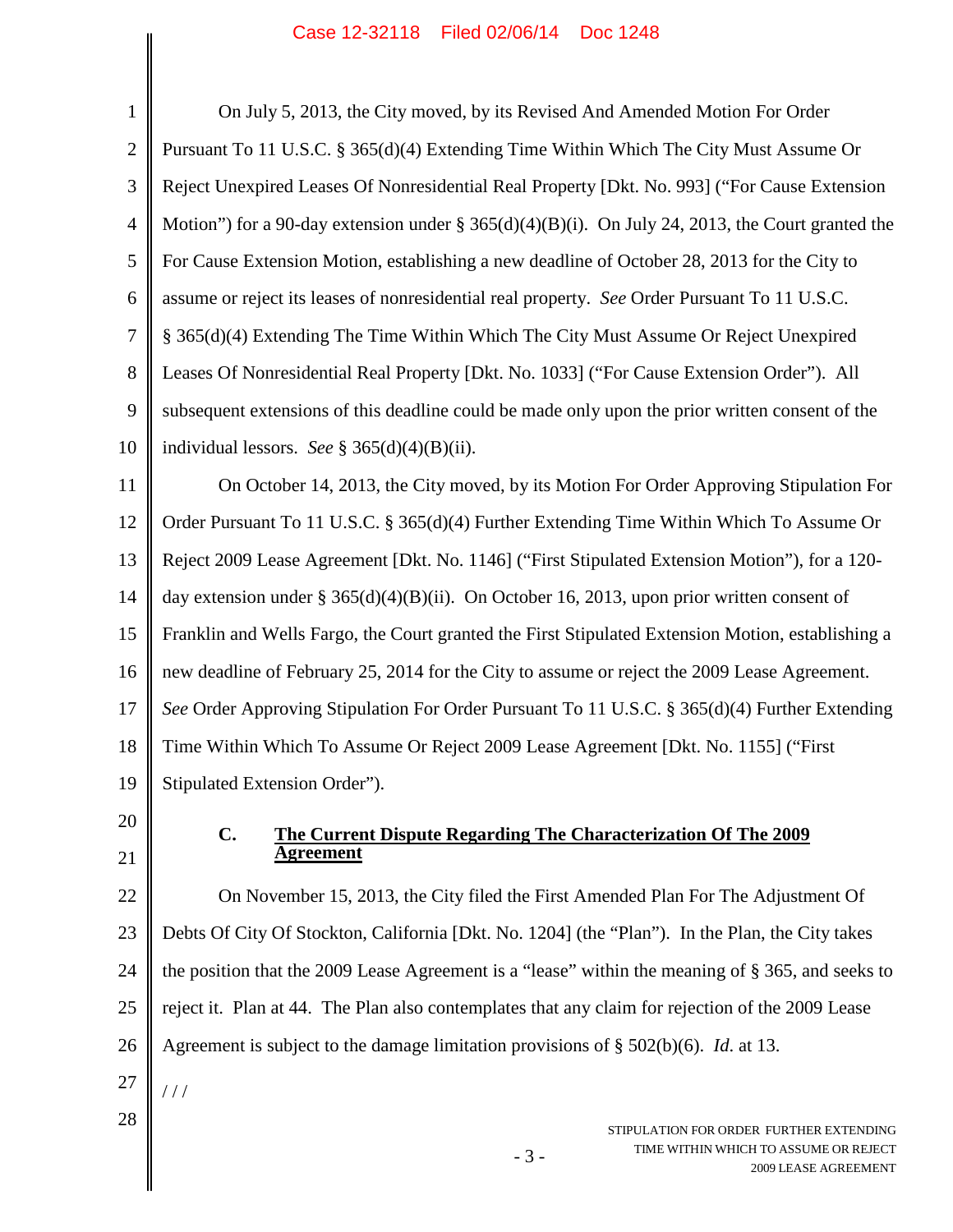| $\mathbf{1}$   | Franklin disputes such characterization and proposed treatment, maintaining that the 2009                         |
|----------------|-------------------------------------------------------------------------------------------------------------------|
| $\overline{2}$ | Lease Agreement is, in economic substance, a financing instead of an unexpired lease of                           |
| 3              | nonresidential real property within the meaning of §§ 365 or 502(b)(6). On October 14, 2013,                      |
| $\overline{4}$ | Wells Fargo and Franklin commenced an adversary proceeding against the City by filing a                           |
| 5              | Complaint for Declaratory Relief in the Bankruptcy Court. [Dkt. No. 1181, commencing                              |
| 6              | Adversary Case 13-2315] (the "Complaint" commencing the "Adversary Proceeding"). The                              |
| 7              | Complaint seeks, among other things, a declaration regarding the true nature of the 2009 Lease                    |
| 8              | Agreement.                                                                                                        |
| 9              | The Stipulating Parties agree that in light of the status of this case, including the                             |
| 10             | commencement of the Adversary Proceeding and the filing of the Plan by the City, a further                        |
| 11             | extension of the time for the City to assume or reject the 2009 Lease Agreement is both                           |
| 12             | appropriate and in the best interest of all interested parties.                                                   |
| 13             | Accordingly, the Stipulating Parties hereby stipulate and agree as follows:                                       |
| 14             | <b>STIPULATION</b>                                                                                                |
| 15             | The Stipulating Parties agree that the time within which the City must<br>A.                                      |
| 16             | assume or reject the 2009 Lease Agreement under Bankruptcy Code $\S 365(d)(4)$ should be                          |
| 17             | extended by 125 days, from February 25, 2014, through and including June 30, 2014 (i.e., the last                 |
| 18             | day of the City's fiscal year).                                                                                   |
| 19             | The consent of Franklin and Wells Fargo satisfies Bankruptcy Code<br><b>B.</b>                                    |
| 20             | § 365(d)(4)(B)(ii).                                                                                               |
| 21             | In entering into this Stipulation, each of the Stipulating Parties reserves all<br>$\mathbf{C}$ .                 |
| 22             | rights, defenses and arguments other than those solely with respect to the extension of the time                  |
| 23             | within which the City must assume or reject the 2009 Lease Agreement. The rights reserved by                      |
| 24             | the Stipulating Parties include, but are not limited to, any issues raised in the Adversary                       |
| 25             | Proceeding (except any issues relating to the extension described in the Stipulation), and all                    |
| 26             | rights, defenses and arguments as to whether the 2009 Lease Agreement constitutes a "lease"                       |
| 27             | within the contemplation of § 365. Moreover, none of the Stipulating Parties waive any rights,                    |
| 28             | STIPULATION FOR ORDER FURTHER EXTENDING<br>TIME WITHIN WHICH TO ASSUME OR REJECT<br>$-4-$<br>2009 LEASE AGREEMENT |